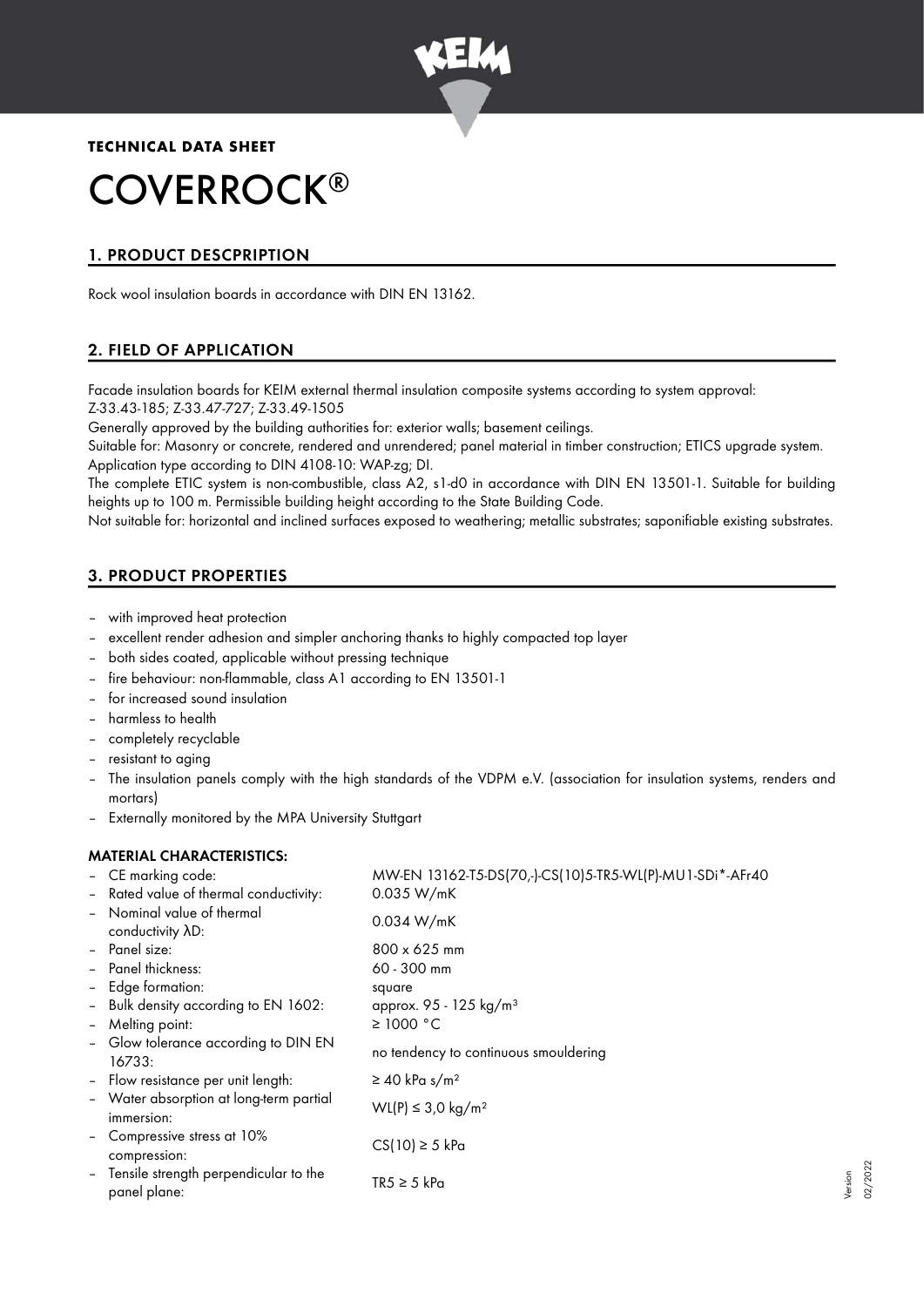## **TECHNICAL DATA SHEET – COVERROCK®**

| - Thickness tolerance: | $T5 + 3 / -1$ mm |
|------------------------|------------------|
| - Width tolerance:     | $W2 \pm 2$ mm    |
| - Length tolerance:    | $15 \pm 5$ mm    |
| - Squareness:          | $S5 \pm 5$ mm/m  |
| - Planarity:           | $P \pm 3$ mm/m   |
| - Colour shade:        | yellow-brown     |

## 4. APPLICATION INSTRUCTIONS

#### SUBSTRATE PREPARATION:

The substrate must be strong, dry, clean, sound and free from adhesion-reducing residues. The permanent compatibility of any existing coatings with the adhesive mortar must be examined by an expert. Unevenness of up to 2 cm/m may be bridged. Larger unevenness must be mechanically levelled or by applying a render in accordance with DIN EN 998-1. Strongly sanding or unevenly absorbent surfaces should be primed with Indulaqua primer. Observe the Technical Data Sheet of the primer with regard to execution and dilution. The insulation panel may also be used as a basement ceiling insulation panel: Rusty steel beams or damp areas must not be covered with insulation until the cause itself has been properly remedied.

## APPLICATION:

Cut to size using an insulation knife or a suitable insulation saw.

#### GLUING:

The insulation panels are butted tightly and glued in a bond from bottom to top. Apply the appropriate adhesive mortar to the insulation panels using the bead-and-dot method or over the entire surface. Push the boards into place. At the edges of the building, the insulation panels are glued offset On uncoated sides of mineral wool insulating materials, a press filler must be applied. Apply the system's adhesive mortar to the insulation panels using the bead-and-dot method, ensuring an adhesion of min. 40 %. Adhesive surface proportion from 220 mm insulation thickness: min. 40 % The insulation panels may also be adhered in 2 layers. The second layer of insulation panels is glued over the entire surface and in a staggered bond pattern (starting with half a row of panels). On panel materials in wood construction, the insulation panels are glued over the entire surface with the adhesive filler Klebespachtel. For this purpose, the adhesive filler is applied to the substrate or to the insulation panels with a notched trowel. Immediately after applying the adhesive, the insulation panels must be glued to the substrate. Closing of unavoidable defects and joints up to 5 mm wide with Iso Top Thermfoam B1 is permissible. General instruction with regard to gluing: Do not apply adhesive to the panel joints. Do not create an insulation panel joint over a joint in the substrate underneath. The insulation panel may also be used as a basement ceiling insulation panel: Apply Pulverkleber-90 with a notched trowel ≥ 10 mm to the full surface of the insulation panel, alternatively to the substrate, using the comb-bed method, and then float it into the adhesive bed with slight pressure. For full-surface bonding, it is recommended to apply adhesive mortar to both the insulation panel and the substrate (floating-buttering method). The insulation panels must be applied tightly to the substrate, cavities are not permissible.

#### DOWELING:

Check the adhesion of the insulation panels after at least 3 days. Insulation panels that are not bonded or damaged must be replaced. Anchoring is carried out in glued and dowelled ETIC systems with generally approved ETICS fasteners according to DIN EN 1991-1-4/NA. The required fastener quantity depends on the building height and the respective wind zone in which the object is located. The minimum distance between anchor shank and board edge is min. 150 mm, the minimum distance between anchor shank and anchor shank is min. 200 mm. For further information, please refer to our ETICS Technical Guide, Chapter #8, ETICS Wind Suction Loads. The insulation panel may also be used as a basement ceiling insulation panel: Without fire protection requirements: The insulation panels may only be glued to new substrates up to a maximum weight per unit area of 15 kg/m² (including any final coating). In the case of insufficiently load-bearing substrates (old substrates) or if the permissible weight per unit area is exceeded, dowelling is carried out using ETICS anchors approved by the general building authorities or by the European authorities. Minimum number of anchors: 2 anchors per insulation board cut. With fire protection requirements: If necessary, dowel with the basement ceiling insulation screw DDS-Z and the basement ceiling insulation washer DDT.

#### REINFORCEMENT:

After a sufficient setting time of the adhesive, apply the mixed, system-specific reinforcing mortar evenly to the insulation After a sufficient setting time of the adhesive, apply the mixed, system-specific reinforcing mortar evenly to the insulation  $\frac{5}{5}$ <br>"Lannels, preferably with a 10 mm toothed trowel. Embed the system-specific Glasfaser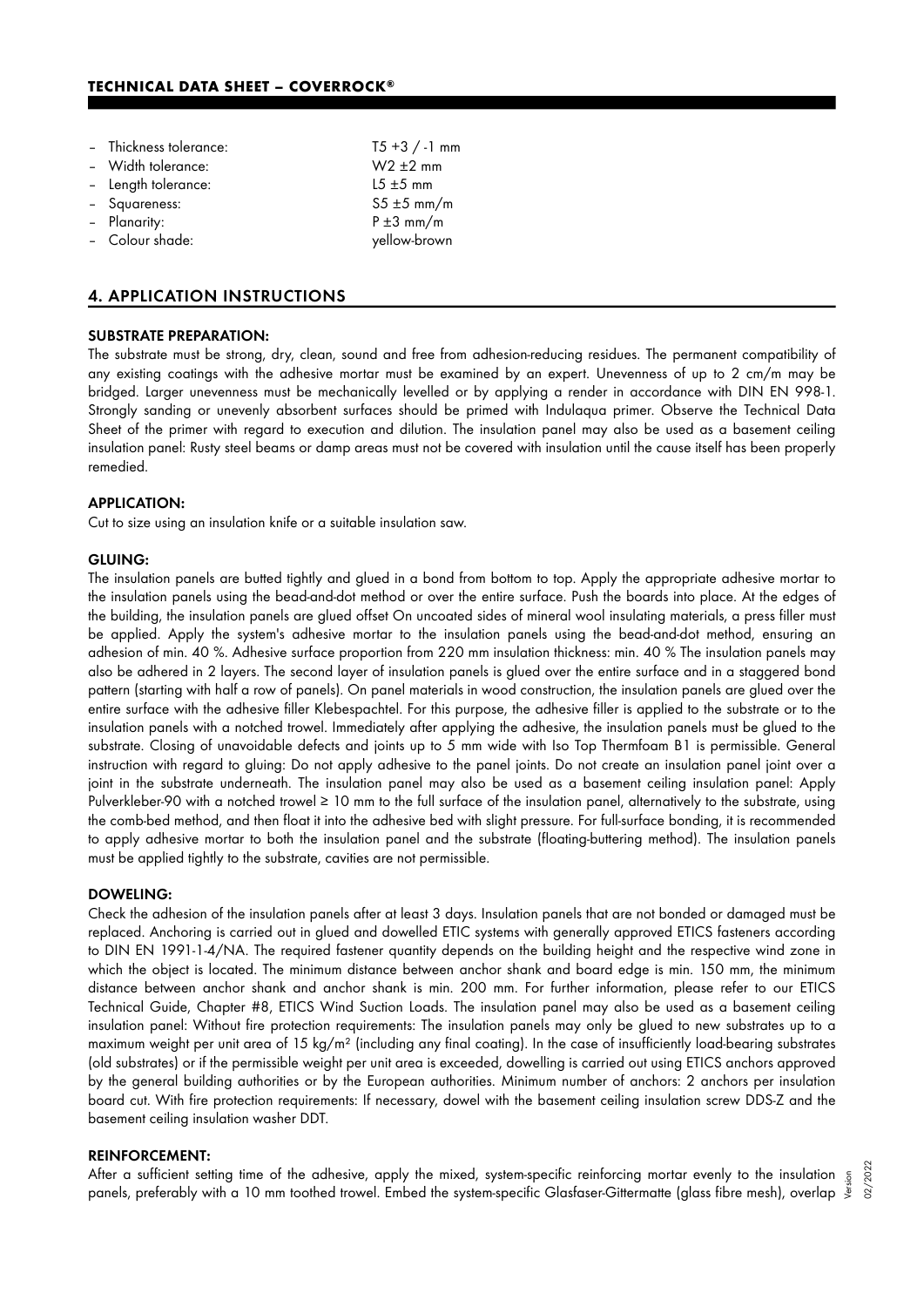the edges by 10 cm and fill wet-in-wet with system-specific reinforcing mortar. The system-specific Glasfaser-Gittermatte should be embedded in the middle (layer thicknesses up to 6 mm) or in the upper third (layer thicknesses from 6 mm). Thickness of the reinforcing layer depends on the respective system approval and can be in the range of max. 3 - 15 mm. The insulation panel may also be used as a basement ceiling insulation panel: After a sufficient setting time of the adhesive, apply the mixed, system-specific reinforcing mortar evenly to the insulation panels, preferably with a 10 mm toothed trowel. Place the Glasfaser-Gittermatte (mesh), overlap edges by 10 cm and fill wet-in-wet with system-specific reinforcing mortar. The system-specific Glasfaser-Gittermatte (mesh) should be embedded in the middle. Layer thickness of the reinforcement approx. 5 mm.

Notes on the installation of field boundary joints for insulation board thicknesses > 200 mm:

The field sizes without expansion joints are 7.5 m x 7.5 m or 56 m<sup>2</sup> for thick layer systems (base plaster + finishing coat = total plaster thickness from 9 mm). The field sizes without expansion joints are 50 m x 25 m for thin-layer systems (underlay + finishing coat = total plaster thickness up to 8 mm).

The corresponding field sizes are to be determined object-specifically by the planner.

| <b>Panel thickness</b><br>[mm] | Dynamic stiffness s'<br>[MN/m <sup>3</sup> ] | $m2$ per<br>bundle | $m2$ per<br>pallet | <b>Bundle per</b><br>pallet |
|--------------------------------|----------------------------------------------|--------------------|--------------------|-----------------------------|
| 60                             | 12                                           | 2.00               | 20.00              | 10                          |
| 80                             | 9                                            | 1.50               | 15.00              | 10                          |
| 100                            | 8                                            | 1.50               | 12.00              | 8                           |
| 120                            | $\overline{7}$                               | 1.50               | 9.00               | $\boldsymbol{6}$            |
| 140                            | 5                                            | 1.00               | 8.00               | 8                           |
| 160                            | 5                                            | 1.00               | 8.00               | 8                           |
| 180                            | 5                                            | 1.00               | 6.00               | $\boldsymbol{6}$            |
| 200                            | 5                                            | 1.00               | 6.00               | $\boldsymbol{6}$            |
| 220*                           | 5                                            | 0.50               | 5.00               | $10$                        |
| $240*$                         | 5                                            | 0.50               | 5.00               | 10                          |
| 260*                           | 5                                            | 0.50               | 4.00               | 8                           |
| 280*                           | 5                                            | 0.50               | 4.00               | 8                           |
| $300*$                         | 5                                            | 0.50               | 4.00               | 8                           |

## 5. PACKAGING / TECHNICAL DATA

#### PACKAGING / TECHNICAL DATA ADDITIONAL INFORMATION:

\* Delivery time on request. KEIMFARBEN must be informed of the use in ETIC systems.

## 6. STORAGE

| max. storage time       | Storage conditions                |  |  |
|-------------------------|-----------------------------------|--|--|
| no maximum storage time | drv<br>protect against weathering |  |  |

## STORAGE INFORMATION:

Please note max. stacking height of 2 m. Transport packaging is not sufficient weather protection.

## 7. DISPOSAL

Version